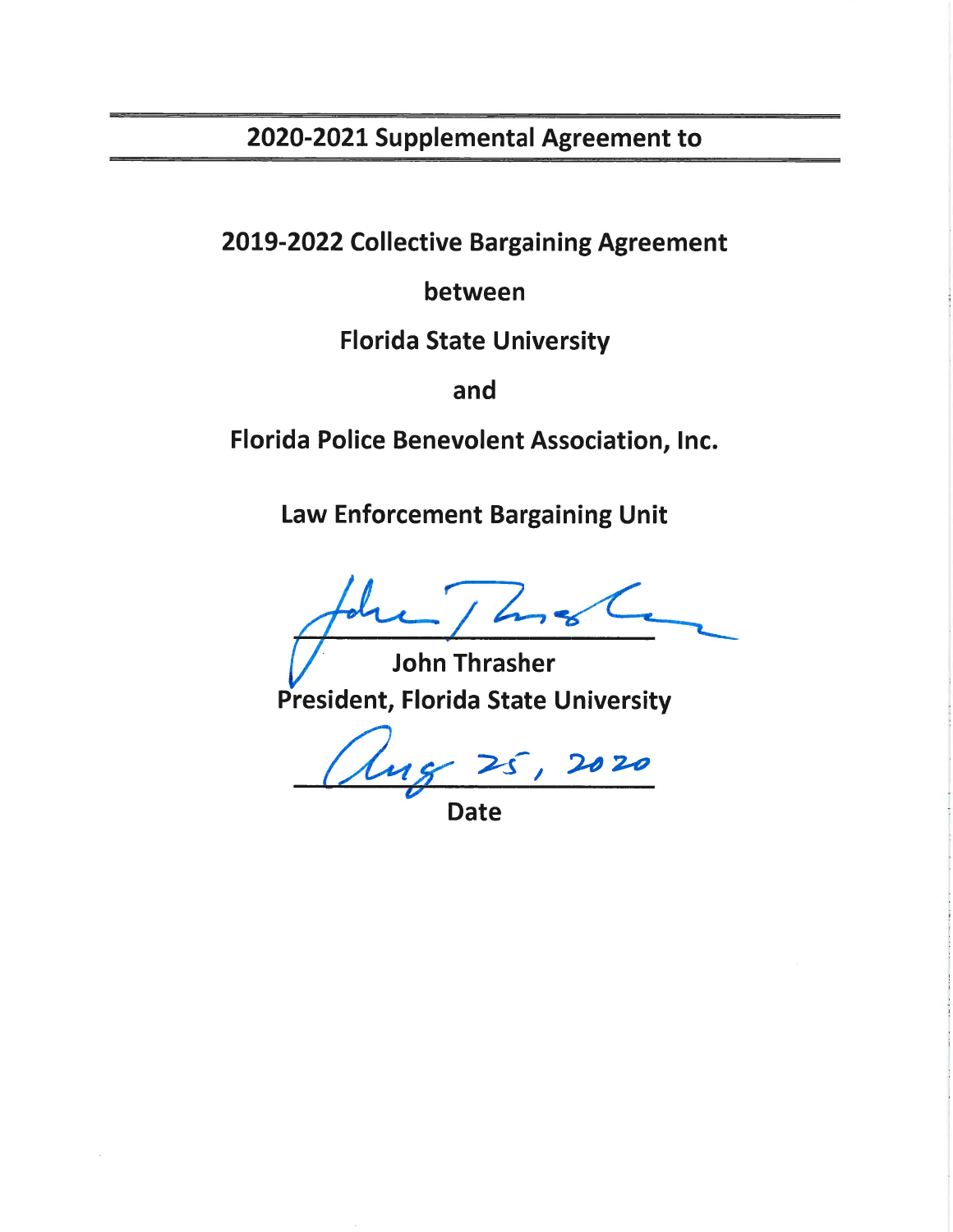## **Article 5 GRIEVANCE PROCEDURE**

5.1 Policy.

A. The University and the PBA encourage the informal resolution of employee complaints. To that end, employees should present such complaints for review and discussion as soon as possible to the University representative who has authority to address the complaint. Such review and discussion should be held with a view to reaching an understanding which will resolve the complaint in a manner satisfactory to the employee, without need for recourse to the formal grievance procedure prescribed by this Article. If the complaint is not resolved by such informal discussion, the employee may proceed to file a grievance consistent with the provisions of this Article.

B. "Grievance" means a dispute filed with the University's Management Representative (Step 1) using Appendix C of this Agreement concerning the interpretation or application of a specific provision of this Agreement, except as exclusions are noted. All grievances must be filed within fourteen (14) days of the act or omission giving rise to the grievance or the date on which the employee knew or reasonably should have known of such act or omission if that date is later.

C. "Grievant" means an employee or group of employees who has/have filed a grievance in a dispute over a provision of this Agreement which confers rights upon the employee. The PBA may file a grievance in its own name involving the interpretation and application of the Agreement.

D. "Management Representative" means an individual designated to hear grievances on behalf of the University.

E. A grievant who decides to use this Grievance Procedure shall, prior to the Step 1 meeting, choose whether to be represented by the PBA. A grievant shall not be represented by a PBA Representative who is in a supervisory or subordinate position to the employee in the University.

1. When the grievant has elected PBA representation, both the grievant and the PBA Representative shall be notified of the Step 1 meeting. Further, any written communication concerning the grievance or its resolution shall be sent to both the grievant and the PBA Representative, and any decision agreed to by the Chief Administrative Officer and the PBA shall be binding on the grievant.

2. If the grievant is not represented by the PBA, the Management Representative shall timely notify the PBA such that the PBA is given reasonable opportunity to be present at any meeting called for the resolution of such grievance. The processing of the grievance and any resolution will be in accordance with the terms of this Agreement.

3. The PBA shall not be bound by the decision of any grievance or arbitration in which the grievant was not represented by the PBA.

F. Except for suspensions, the filing or pendency of any grievance under the provisions of this Article shall in no way operate to impede, delay, or interfere with the

| DocuSigned by:<br>Renisha Gibbs<br>OCRAGECE0744A1     | T.A. | DocuSianed by:<br>Kichard Murphy                     |
|-------------------------------------------------------|------|------------------------------------------------------|
| Renisha Gibbs<br>8/13/2020<br>  10:41 AM EDT<br>Date: |      | 7A9FF54E5979406<br>Richard<br>$1:22$ PM EDT<br>Date: |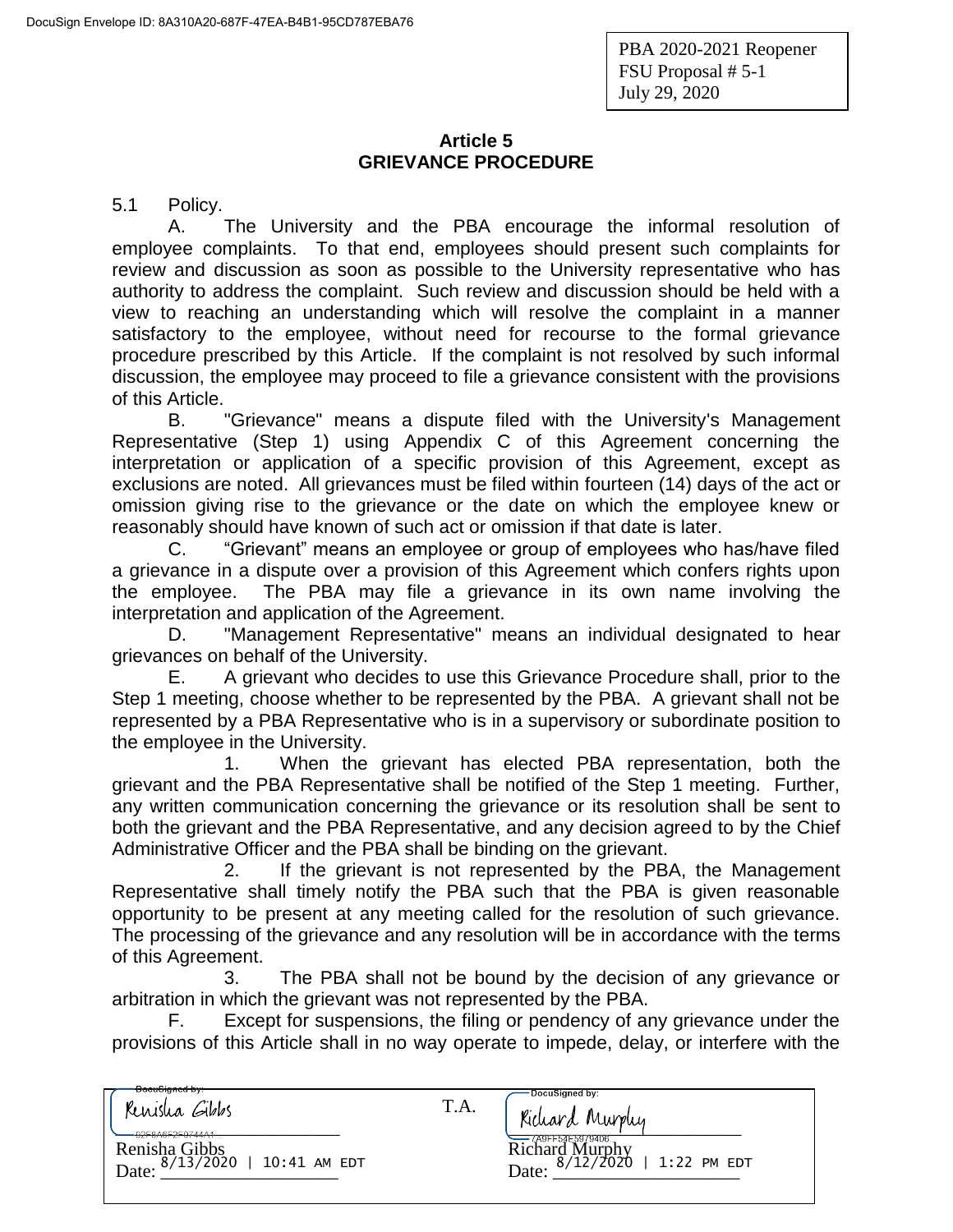right of the University to take the action it proposes, subject to the final disposition of the grievance. Suspensions shall not be imposed until the final disposition of the grievance, if any, except where such suspension is made pending the outcome of a criminal investigation.

G. The resolution of a grievance prior to its appeal in writing to Step 2 shall not establish a precedent binding on the PBA or the University.

H. Only those acts or omissions and sections of the Agreement identified at Step 1 may be considered at subsequent steps.

I. There shall be no reprisals against any of the participants in the procedures contained herein by reason of such participation.

J. If a grievance meeting is held or requires reasonable travel time during the working hours of any required participant, such participant shall be excused without loss of pay for that purpose. Attendance at grievance meetings outside of the regular working hours shall not be deemed time worked.

K. Each grievance and arbitration notice must be submitted in writing on the appropriate form attached to this Agreement as Appendices C and D and shall be signed by the grievant. One Appendix C and D, may be filed in a grievance with more than one grievant, provided that the respective Appendix bears the signatures of all grievants. Grievances shall be considered filed upon date of receipt. Except for the initial filing of the grievance, if there is difficulty in meeting any time limit, a PBA representative may sign such forms for the grievant.

#### 5.2 Procedures

A. Step 1

1. The Management Representative shall schedule a meeting between the grievant, the grievant's Employee Grievance Representative, grievant's supervisor, or other appropriate individuals no sooner than seven (7) days and no later than fifteen (15) days following receipt of the grievance if no postponement is requested, or receipt of written notice that the grievant wishes to proceed with the Step 1 meeting if a postponement was previously requested. The grievant shall have the right to present any evidence in support of the grievance at this meeting. If the meeting does not result in resolution of the grievance, the Management Representative will proceed with processing the grievance and issuing a written decision, stating the reasons thereof to grievant's Employee Grievance Representative within thirty (30) days following the conclusion of the meeting, unless an extension has been granted. If an extension was granted, the decision shall be issued by the agreed upon date. A copy of the decision shall be sent to the grievant and to the PBA if grievant elected not to be represented by the PBA. The decision shall be transmitted by personal delivery with written documentation of receipt, by certified mail, return receipt requested, or by electronic mail.

2. Where practicable, the Management Representative shall make available to the grievant or grievant's Employee Grievance Representative, documentation referenced in the Step 1 decision prior to its issuance. All documents

| -DocuSigned by:                                 |      | <del>DocuSigned by:-</del>                                                  |
|-------------------------------------------------|------|-----------------------------------------------------------------------------|
| Kenisha<br>GIMMS                                | T.A. | w.<br>Murphy<br>Kichard                                                     |
| OCRAGECE0744A1<br>Renisha Gibbs<br>10:41 AM EDT |      | $-709F54F5979406$<br><del>----------</del><br>Richard Murphy<br>1:22 PM EDT |
| Date:                                           |      | Date:                                                                       |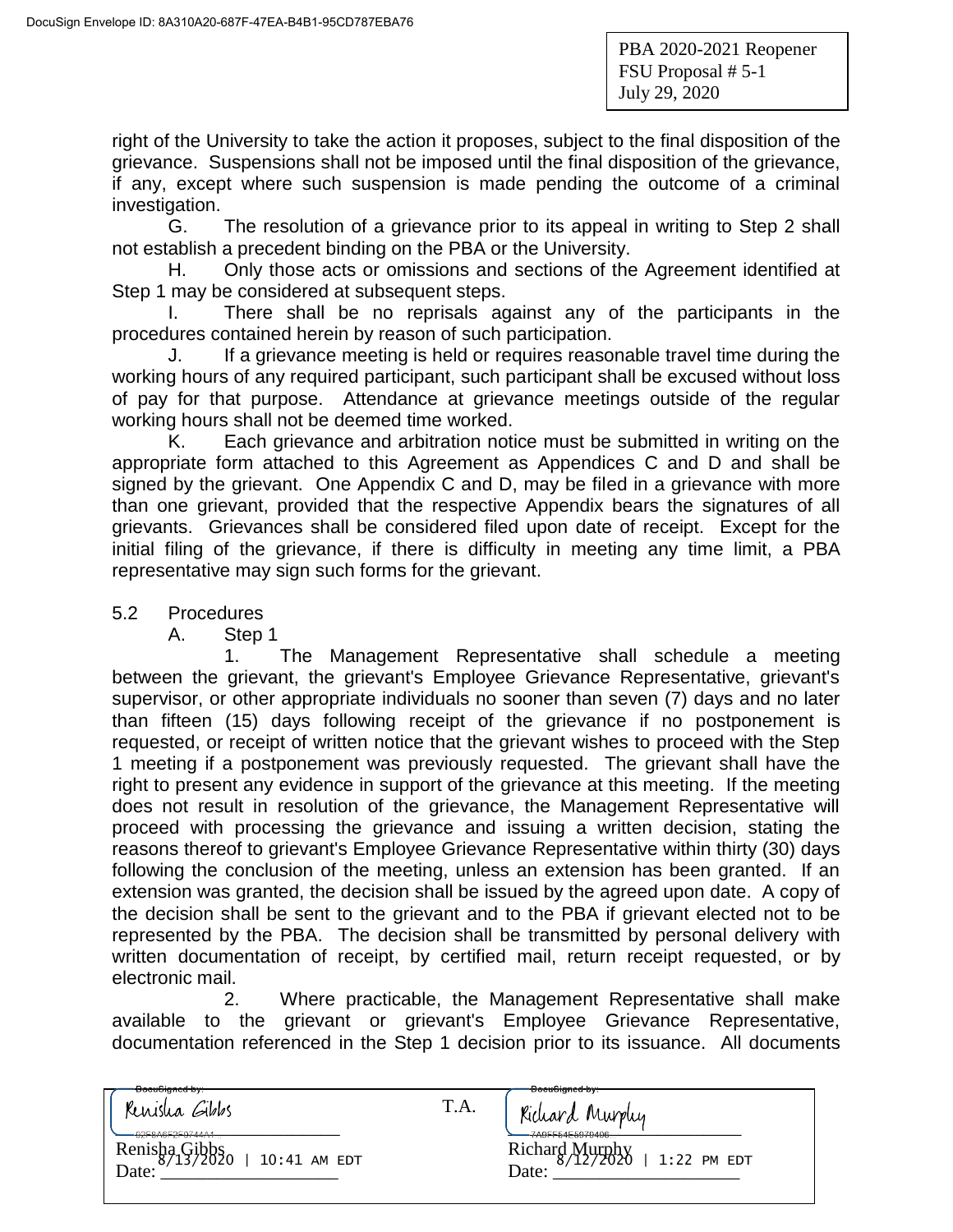referred to in the decision and any additional documents presented by the grievant shall be attached to the decision, together with a list of these documents. In advance of the Step 1 meeting, the grievant shall have the right, upon written request, to a copy of documents identified as relevant to the grievance.

3. In the absence of an agreement to extend the period for issuing the Step 1 decision, the grievant may proceed to Step 2 if the grievant's Employee Grievance Representative has not received the written decision by the end of the 30th day following the conclusion of the Step 1 meeting.

B. Step 2.

1. If the grievance is not resolved at Step 1, the grievant may file a written request for review with the Chief Human Resources Officer or his/her designee, on a Review of Step 1 Decision Form, as set forth in Appendix D of this Agreement, within fourteen (14) days following receipt of the Step 1 decision by the Employee Grievance Representative. The Chief Human Resources Officer, or his/her designee, and the Employee Grievance Representative shall schedule a meeting in Tallahassee, Florida for the purpose of reviewing the matter no sooner than seven (7) and no later than fifteen (15) days following receipt of the request for review.

2. The Chief Human Resources Officer, or his/her designee, shall issue a written decision, stating the reasons therefore, to the Employee Grievance Representative within thirty (30) days following the conclusion of the meeting. In the absence of an agreement to extend the period for issuing the Step 2 decision, PBA may proceed to Step 3 if the Employee Grievance Representative has not received the written decision by the end of the 30th day following the conclusion of the Step 2 meeting. A copy of the decision shall be sent to the grievant and PBA, if the grievant elected not to be represented by PBA. The decision shall be transmitted by personal delivery with written documentation of receipt, by certified mail, return receipt requested, or by electronic mail.

3. If the grievance is not satisfactorily resolved at Step 2, the grievant and the University may agree to participate in a mediation conference prior to proceeding to Arbitration. The mediation conference must be concluded within thirty (30) days of the agreement to mediate. The costs of the mediation shall be evenly split by the parties.

C. Step 3 -- Arbitration.

1. If the grievance is not resolved at Step 2, or at mediation, the PBA Staff Representative may appeal the Step 2 decision to Arbitration on a Notice of Arbitration form as set forth in Appendix D, within fourteen (14) days after receipt of the decision at Step 2. If the PBA did not represent the grievant at Step 2, the grievant may appeal the grievance to Arbitration.

2. The University and the PBA may, by written agreement, submit related grievances for hearing before the same arbitrator.

3. The arbitrator shall be one person from a panel of five (5) permanent arbitrators, mutually selected by the University and the PBA to serve for any case or cases submitted. If agreement is not reached on one or more of the five (5) arbitrators within sixty (60) days following the signing or effective date of this

| DocuSianed by:                                                          | <del>DocuSigned by:</del>                                                                            |
|-------------------------------------------------------------------------|------------------------------------------------------------------------------------------------------|
| Renisha Gibbs                                                           | T.A.<br>Kichard Murphy                                                                               |
| -92F8A6F2F0744A1<br>Renisha Gibbs <sub>0</sub><br>10:41 AM EDT<br>Date: | $-7095545979406$<br>Richard Murphy<br>$\frac{8}{12}/\frac{2020}{20}$<br>$\vert$ 1:22 PM EDT<br>Date: |
|                                                                         |                                                                                                      |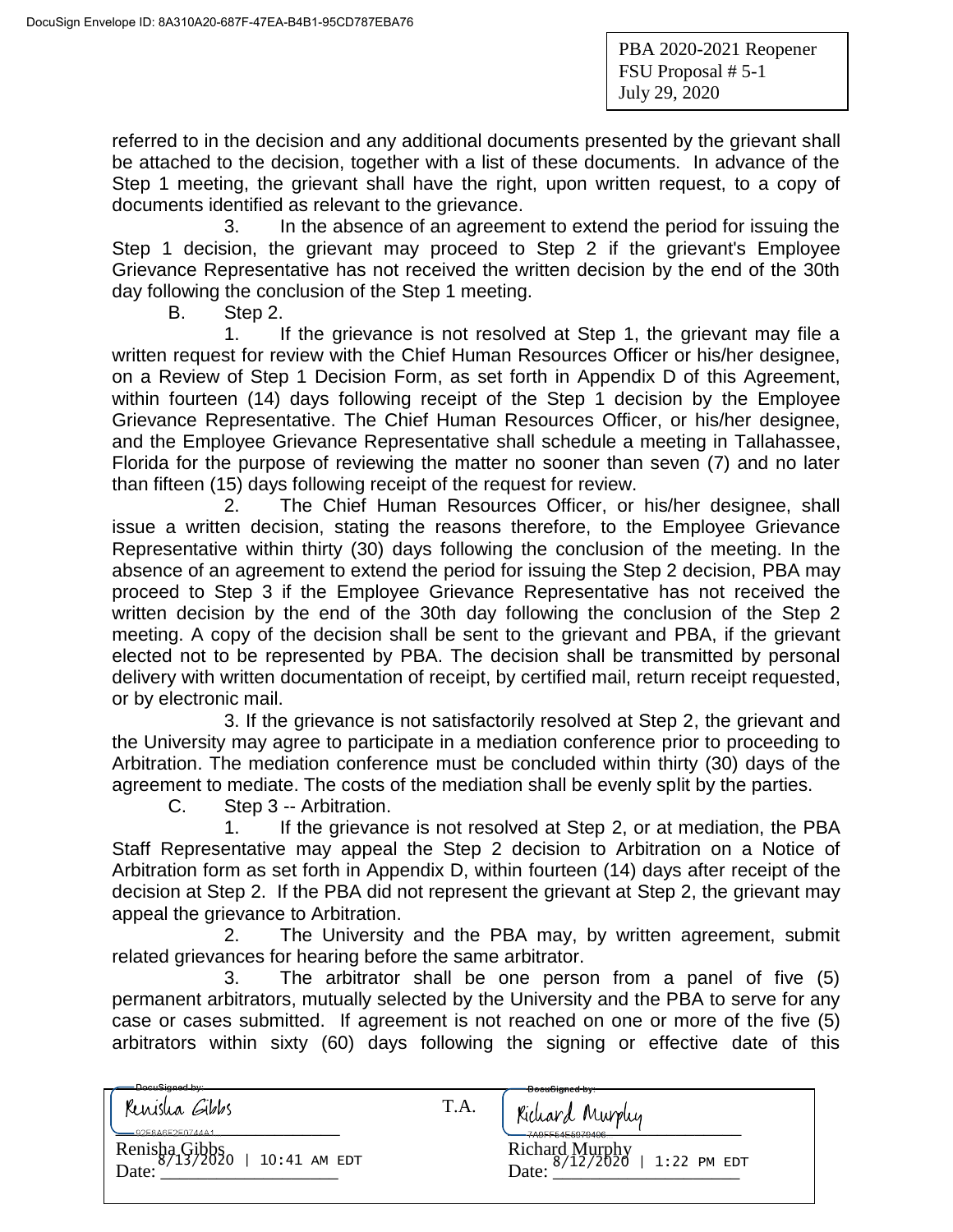Agreement, whichever is later, either party may request the Federal Mediation and Conciliation Service to provide a list of fifteen (15) arbitrators. The University and the PBA shall select the arbitrator(s) by alternately striking from the list until the required number of names remain. The party to strike first shall be determined by the flip of a coin.

4. Arbitrability. Issues of arbitrability shall be bifurcated from the substantive issue(s) and, whenever possible, determined by means of a hearing conducted by conference call. The arbitrator shall have ten (10) days from the hearing to render a decision on arbitrability. If the issue is judged to be arbitrable, an arbitrator shall then be selected to hear the substantive issue(s) in accordance with the provisions of Section 5.2.C.3.

5. Arbitration hearings shall be held at times and locations agreed to by the parties. Under normal circumstances, hearings will be held in Tallahassee; however, selection of the site shall take into account the availability of evidence, location of witnesses, and existence of appropriate facilities. If agreement cannot be reached, the arbitration shall be held in Tallahassee.

6. The arbitrator may fashion an appropriate remedy to resolve the grievance and, provided the decision is in accordance with his/her jurisdiction and authority under this Agreement, the decision shall be final and binding on the University, the PBA, the grievant(s), and other employees. In considering a grievance, the arbitrator shall be governed by the following provisions and limitations:

a. The arbitrator shall issue his/her decision not later than fortyfive (45) days from the date of the closing of the hearing or the submission of briefs, whichever is later.

b. The arbitrator's decision shall be in writing, and shall set forth the arbitrator's opinion and conclusions on the issue(s) submitted.

c. The arbitrator shall have no authority to determine any other issue, and shall refrain from issuing any statement of opinion or conclusion not essential to the determination of the issue(s) submitted.

d. The arbitrator shall limit his/her decision strictly to the application and interpretation of the specific provisions of this Agreement.

7. The arbitrator shall be without power or authority to make any decisions:

a. Contrary to or inconsistent with, adding to, subtracting from, or modifying, altering, or ignoring in any way the terms of this Agreement, or the provisions of applicable law, regulations having the force and effect of law; or

b. Limiting or interfering in any way with the powers, duties, and responsibilities of the State under its Constitution, applicable law, and regulations having the force and effect of law, except as such powers, duties, and responsibilities have been abridged, delegated, or modified by the provisions of this Agreement.

8. The arbitrator's award may include back pay to the grievant(s); however, the following limitations shall apply to such monetary awards:

| DocuSigned by:<br>Renisha Gibbs                                                             | T.A. | DocuSigned by:<br>w.<br>Kichard Murphy                                            |
|---------------------------------------------------------------------------------------------|------|-----------------------------------------------------------------------------------|
| -92F8A6F2F0744A1 <del></del><br>Renisha Gibbs<br>8/13/2020<br>$\vert$ 10:41 AM EDT<br>Date: |      | 7A9FF54E5979406<br>Murphy<br>Richard<br>8/12/2020<br>$\vert$ 1:22 PM EDT<br>Date: |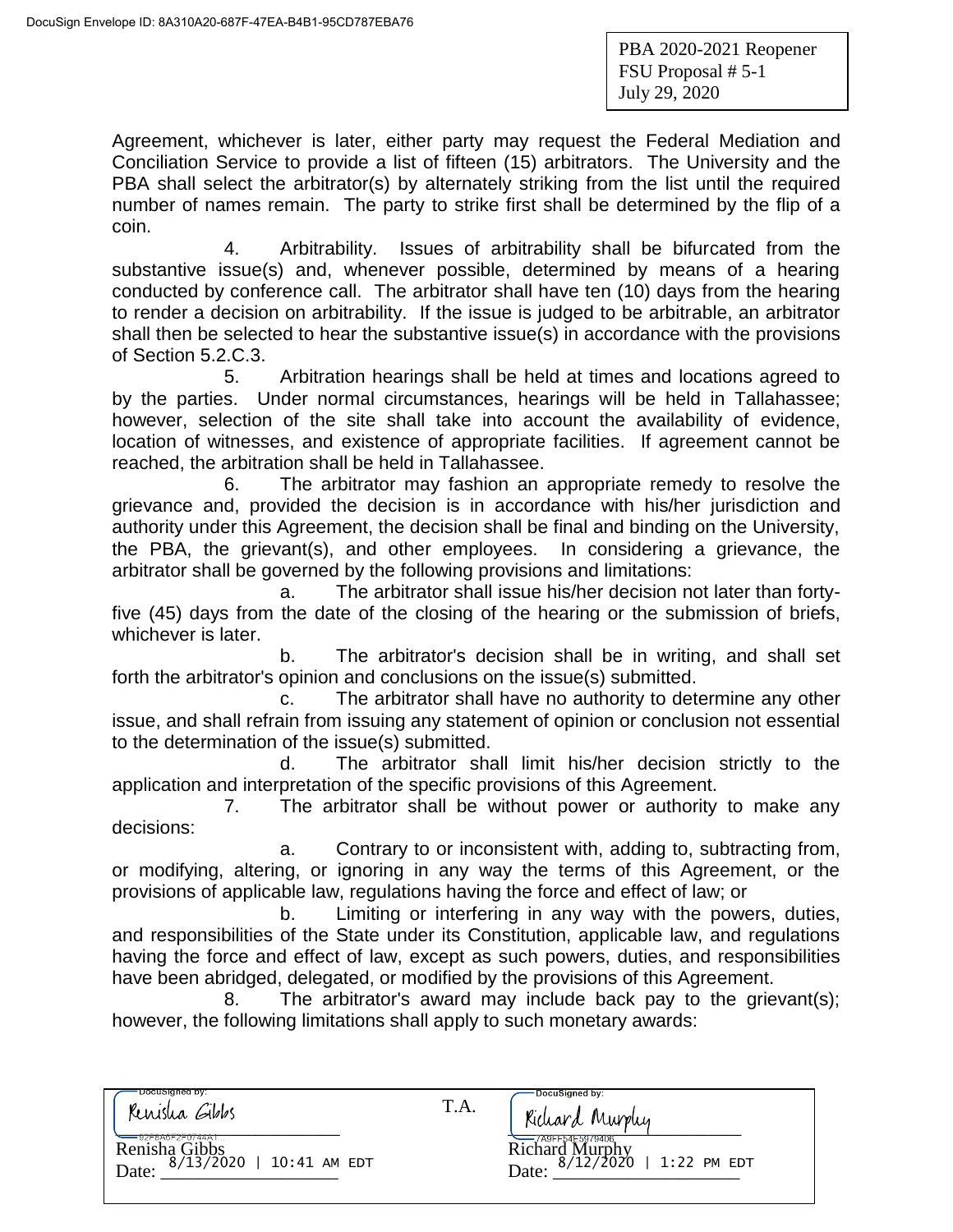a. No award for back pay shall exceed the amount of pay the employee would otherwise have earned at his/her regular rate of pay, and such back pay shall not be retroactive to a date earlier than the date of the occurrence of the event giving rise to the grievance under consideration, and in no event more than fourteen (14) days prior to the filing of the grievance; and

b. The award shall not exceed the actual loss to the grievant, and will not include punitive damages, overtime, on-call, or other speculative compensation which might have been earned, and shall be reduced by replacement compensation received by the employee during the period of time affected by the award.

9. The reasonable fees and expenses of the arbitrator shall be borne solely by the party who fails to prevail in the hearing; however, each party shall be responsible for compensating and paying the expenses of its own representatives, attorneys, and witnesses. If the arbitrator fashions an award in such a manner that the grievance is sustained in part and denied in part, the parties will evenly split the arbitrator's fee and expenses.

10. The PBA will not be responsible for costs of an arbitration to which it was not a party.

5.3 Time Limits.

A. Failure to initiate a grievance within the time limits specified shall be deemed a waiver of the grievance. Failure at any Step of this procedure to submit a grievance to the next Step within the specified time limits shall be deemed to be acceptance of the decision at that Step.

B. Failure at any Step of this procedure to communicate the decision on a grievance within the specified time limits shall permit the grievant, or the PBA where appropriate, to proceed to the next Step.

C. The time limits specified in any Step of this procedure may be extended, in any specific instance, by written agreement.

D. Claims of either an untimely filing or untimely appeal shall be made at the Step in question.

E. In the event that any action falls due on a Saturday, Sunday, or holiday (as referred to in Section 2.2), the action will be considered timely if it is accomplished by 5:00 p.m. on the following business day.

### 5.4 Exceptions

A. Nothing in this Article or elsewhere in this Agreement shall be construed to permit the PBA or an employee to process a grievance (1) on behalf of any employee without his/her consent, or (2) with respect to any matter which is at the same time the subject of an action which has been filed by a grievant in another forum, administrative or judicial. As an exception to this provision, a grievant may file an EEOC charge while a grievance is in progress when such filing becomes necessary to meet federal filing deadlines pursuant to 42, U.S. C. Section 2000e et seq.

| DocuSigned by:<br>Renisha Gibbs<br>$= 92F8A6F2F0744A1$<br>Renisha Gibbs2<br>10:41 AM EDT<br>Date: | T.A. | <del>DocuSigned by:</del><br>Kichard Murphy<br>749EE54E5979406<br><del>.34E39/-8400</del><br>Richard Murphy<br>$Dist_{0.8/12/2020}$   1:22 PM EDT<br>Date: |
|---------------------------------------------------------------------------------------------------|------|------------------------------------------------------------------------------------------------------------------------------------------------------------|
|                                                                                                   |      |                                                                                                                                                            |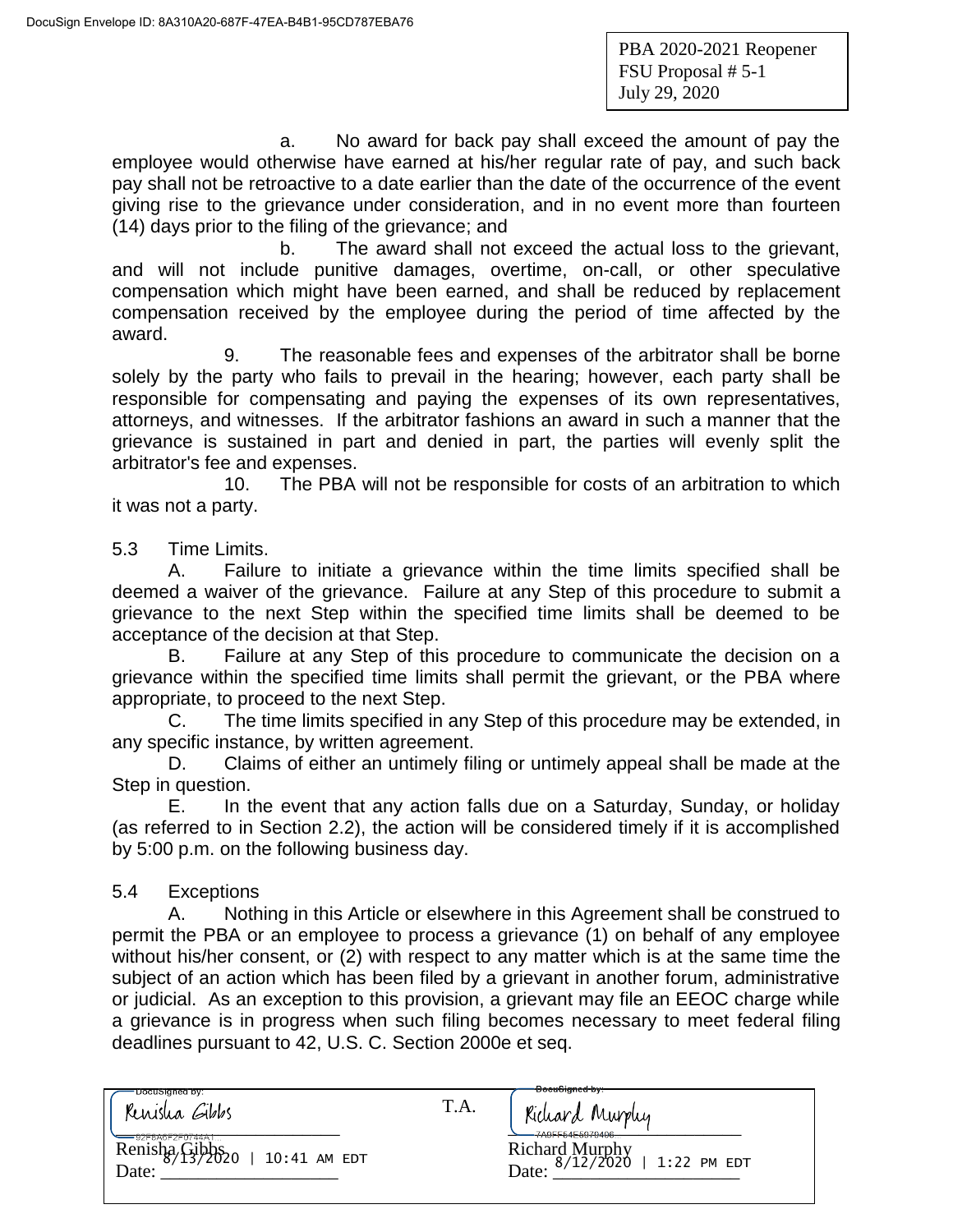B. The University and the PBA may mutually agree to waive Step 1 of the grievance procedure in order to expedite the processing of a grievance.

DocuSigned by: Renisha Gibbs

T.A.

Richard Murphy<br>Date:  $\frac{8/12/2020}{9/12/2020}$  | 1:22 PM EDT

 $\frac{1}{2258A6F2F0744A1...}$ Renisha Gibbs Richard Murphy Date:  $\frac{6}{12}$   $\frac{12}{20}$   $\frac{12}{20}$   $\frac{12}{20}$   $\frac{12}{20}$   $\frac{12}{20}$   $\frac{12}{20}$   $\frac{12}{20}$   $\frac{12}{20}$   $\frac{12}{20}$   $\frac{12}{20}$   $\frac{12}{20}$   $\frac{12}{20}$   $\frac{12}{20}$   $\frac{12}{20}$   $\frac{12}{20}$   $\frac{12}{20}$   $\frac{12}{20}$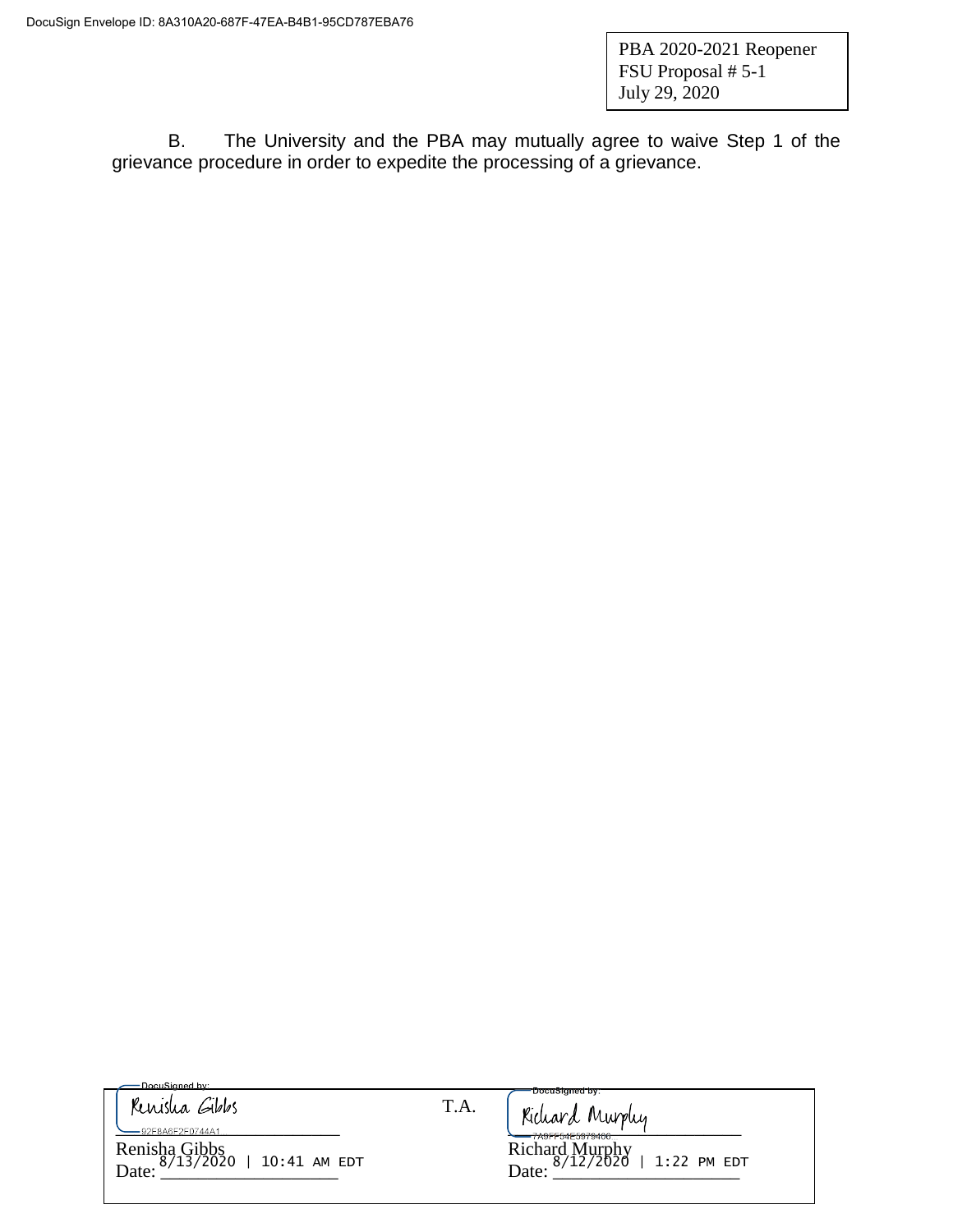PBA 2020-2021 Reopener FSU Proposal # 23-3 August 12, 2020

# **Article 23 WAGES**

23.1 For Fiscal Year 2020-2021, the University will implement a one-time nonrecurring bonus to eligible in-unit employees as follows:

A. Each eligible in-unit employee shall receive a one-time non-recurring \$1,250.00 bonus, on or about October 2, 2020, which includes applicable taxes and withholding.

B. Each eligible part-time employee shall receive a bonus payment prorated based on the full-time equivalency of their position.

C. To receive a one-time non-recurring bonus, the employee must be employed on or before June 30, 2019; must be in active payroll status October 1, 2020; must have, at minimum, a "Satisfactory" evaluation rating as of August 12, 2020; and have no discipline on file since July 1, 2019.

D. An employee not in active pay status on October 1, 2020, but who returns to pay status before June 30, 2021, will receive the one-time non-recurring bonus at that time, as long as they meet all eligibility requirements outlined above.

E. Eligible employees whose salaries are funded from a contract, grant, auxiliary, or local fund will receive the salary adjustment equivalent to employees whose salaries are funded from E&G sources, provided that such funds are available with the contract, grant, auxiliary, or local fund.

23.2 If funds are available, the University may award merit or market adjustments to individual employees based on established University criteria.

23.3 If funds are available, the University may award non-recurring bonuses to individual and/or all bargaining unit employees.

23.4 Salary Increase Upon Promotion: An employee promoted pursuant to Article 9 shall receive an increase of no less than fifteen (15) percent. A promotional increase can only be earned once per promotion to a classification for which an employee has already received a promotional increase.

23.5 Additives for Special Assignments.

A. The University may provide salary additives to employees selected for special assignments such as Field Training Officer. Prior to implementing such additives, the University shall provide the PBA with the policy including criteria and compensation, for such additives. The amount of such additives shall be no less than four (4) percent during the period of the assignment. The PBA may consult with the University under Section 4.3 prior to the implementation of the additives. Only one salary additive can be earned at a time.

B. The University shall provide a salary additive for employees in the Law Enforcement Officer class it selects for the special assignment of Field Training Officer, Crime Prevention Officer, School Resource Officer, and Crime Intelligence Officer.

| DocuSigned by:<br>Renisha Gibbs                                          | T.A. | <del>-DocuSigned-by:</del><br>Kichard Murphy                                                             |
|--------------------------------------------------------------------------|------|----------------------------------------------------------------------------------------------------------|
| =92F8A6F2F0744A1.<br>Renisha Gibbs<br>8/13/2020<br>10:41 AM EDT<br>Date: |      | ZAGEE54E5070406<br>_______<br>Richard Murphy<br>$\frac{8}{12}/\frac{2020}{20}$<br>$1:22$ PM EDT<br>Date: |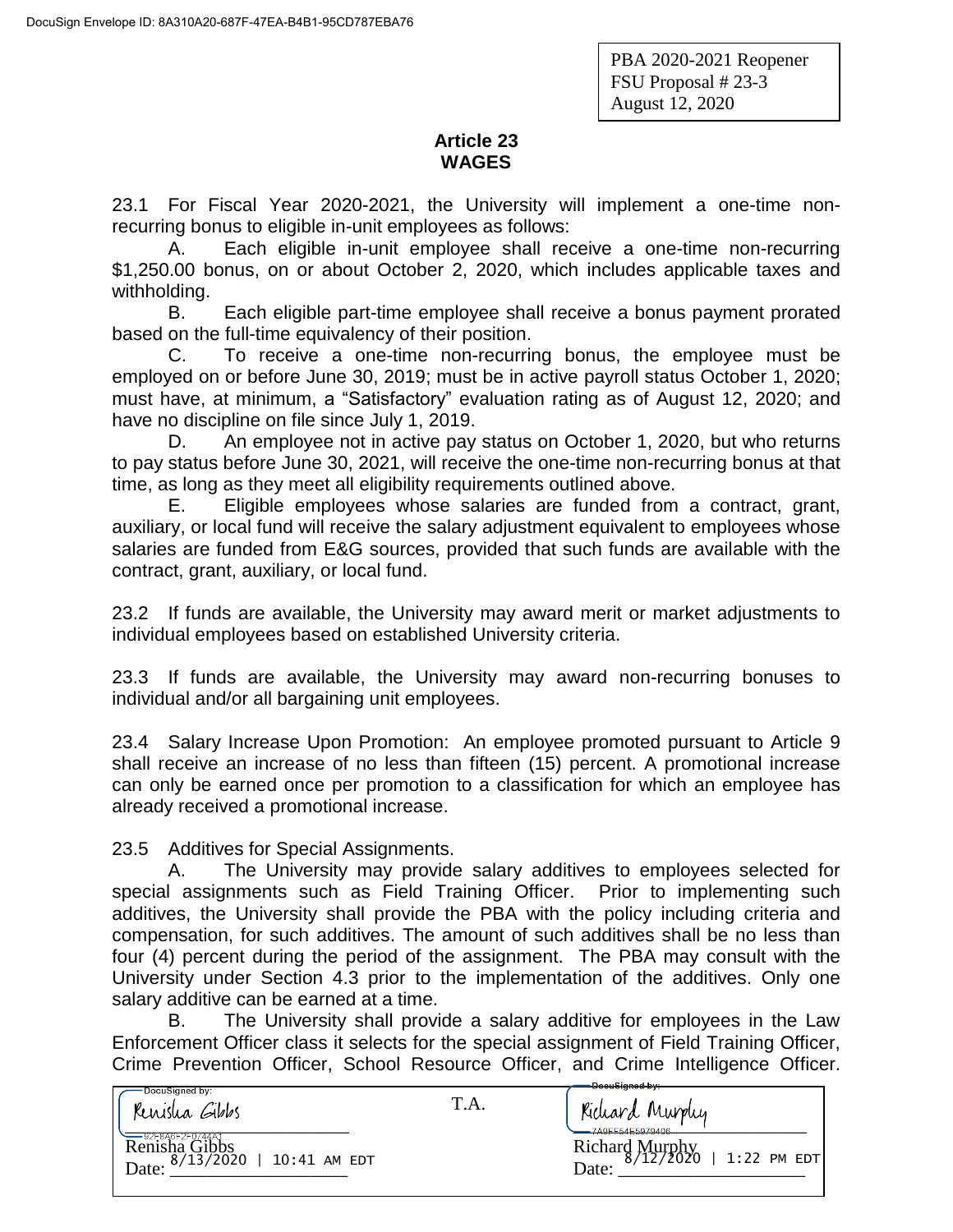PBA 2020-2021 Reopener FSU Proposal # 23-3 August 12, 2020

Employees who are selected for such a special assignment shall receive an additive of no less than a four (4) percent increase during the period of assignment.

T.A.

Renisha Gibbs T.A. [Richard Murphy

Renisha Gibbs Richard Murphy Date:  $\frac{6}{12}$   $\frac{12}{2020}$   $\frac{12}{2020}$   $\frac{12}{2020}$   $\frac{12}{122}$   $\frac{12}{122}$   $\frac{12}{122}$   $\frac{12}{122}$   $\frac{12}{122}$   $\frac{12}{122}$ 

Richard Murphy<br>8/12/2020 | 1:22 PM EDT<br>Date: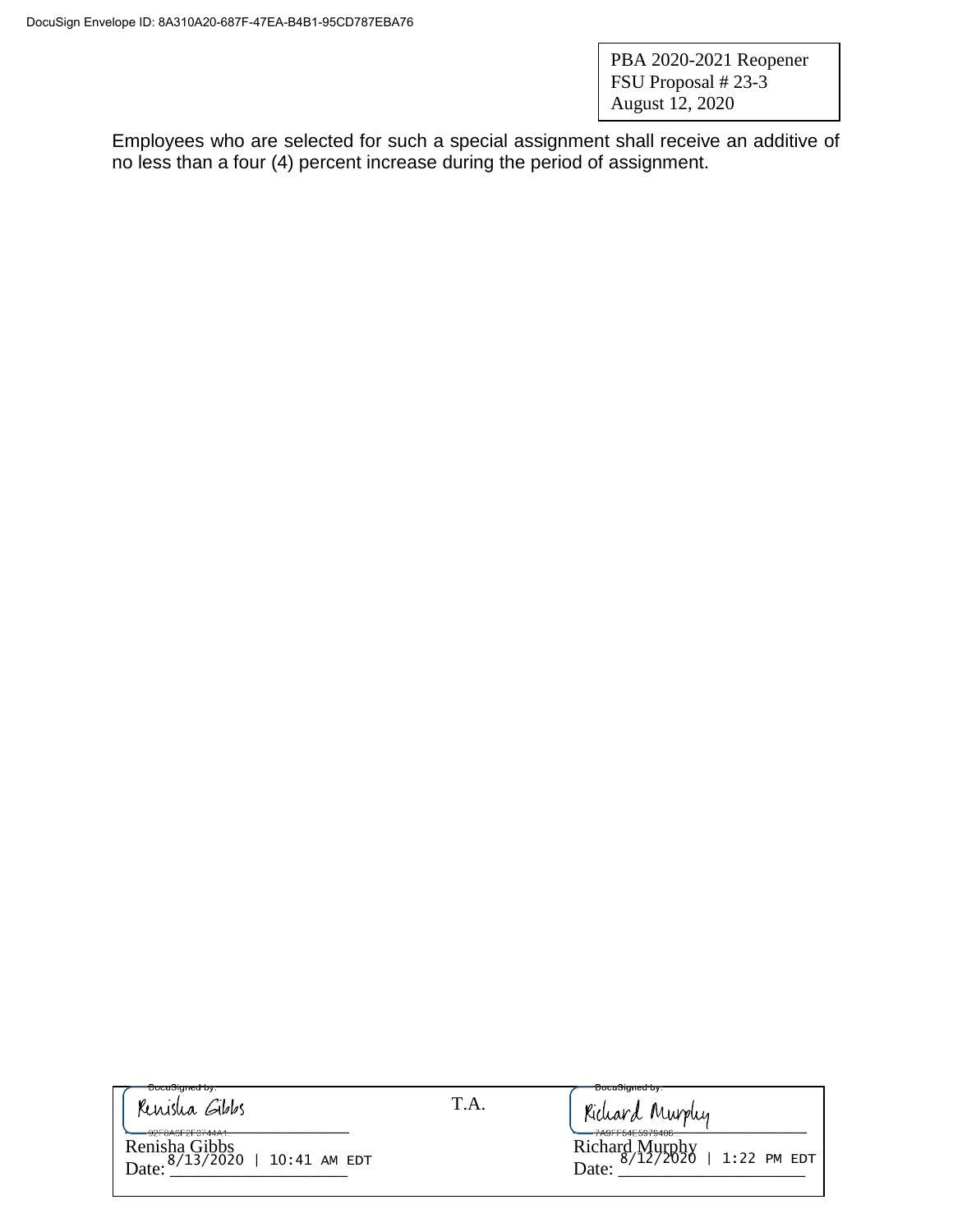### **Article 24 BENEFITS**

24.1 State Employee Health Insurance Program. The University and the PBA support legislation to provide adequate and affordable health care insurance to all employees.

24.2 Death In The Line Of Duty Benefits. Funeral and burial expenses, education benefits, and the State Employees Group Health Self-Insurance Plan premium for the employee's surviving spouse and children will be provided as per applicable Florida Statutes.

24.3 Retired Employees.

A. Employees who have retired under the Florida Retirement System with the University shall be eligible, upon request, to receive on the same basis as other employees the following benefits at the University, subject to University regulations and procedures:

1. Retired employee identification card;

2. Use of the University library (i.e., public rooms, lending and research service); and

3. Placement on designated University mailing lists.

B. In addition, fees may be charged retired employees for the following, and/or access granted to them on a space available basis:

- 1. Use of University recreational facilities;
- 2. A University parking decal; and

3. Course enrollment of retired employees 60 years or older who meet the Florida residency requirements, without payment of fees, on a space available basis, in accordance with Section 1009.26(4), Florida Statutes.

C. Under normal retirement, including disability retirement, an employee shall be presented with a badge worn by him/her, the employee's firearm if one had been issued as part of the employee's equipment, and an identification card clearly marked "RETIRED" consistent with the provisions of Section 112.193, Florida Statutes.

24.4 Award Program. The University agrees to promote a program of recognition awards for employees which shall include:

A. Upon promotion, a framed certificate certifying the promotion;

B. Awards for bravery and outstanding service;

C. Service awards through the use of framed certificates, patches, or pins recognizing years of service with the University, specifically recognizing fifteen (15), twenty (20), and twenty-five (25) years of service; and

D. Upon normal retirement, an identification card and badge reflecting a one "military grade" honorary promotion.

24.5 Wellness Program.

| <del>DocuSigned by:-</del><br>Renisha Gibbs<br>Q2ERAAEDE07AA4            | T.A. | DocuSigned by:<br>Kichard Murphy                                               |
|--------------------------------------------------------------------------|------|--------------------------------------------------------------------------------|
| Renisha Gibbs<br>$\frac{8}{13}/\frac{2020}{20}$<br>10:41 AM EDT<br>Date: |      | 7A9FF54E5979406<br><b>Richard Murphy</b><br>$8/12/2020$   1:22 PM EDT<br>Date: |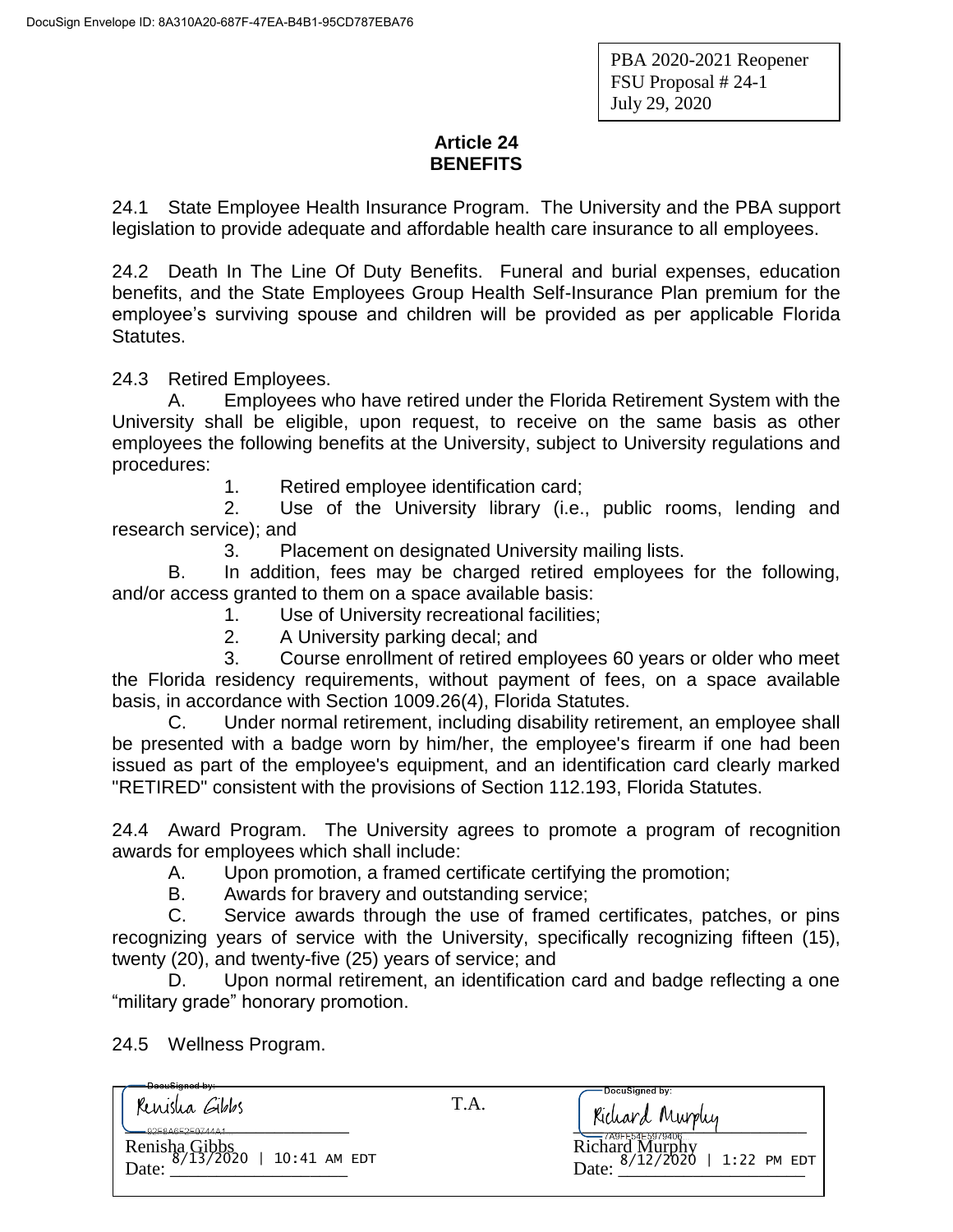A. All sworn law enforcement employees hired after January 1, 2009, will be tested annually on their current physical fitness as a means to maintain the preemployment testing standards established when they were hired. Employees will be notified of the test date at least thirty (30) days in advance.

B. The department will utilize the FDLE recommended Physical Abilities Test (PAT) standard for fitness standards to include the following:

- 1. Exiting vehicle/open trunk
- 2. 220 yard run
- 3. Obstacle course
- 4. Dummy drag
- 5. Obstacle course (repeat)
- 6. 220 yard run (repeat)
- 7. Dry fire weapon
- 8. Place items in trunk/enter vehicle

The above must be completed within six minutes and four seconds.

C. All sworn law enforcement employees hired after January 1, 2009, who fail to meet the standards listed in Section B, will be retested in three (3) months from the date of the failed fitness test. Such employees will be given the opportunity to participate in on-campus fitness training as outlined in Section D below; meet with a dietician ; participate in the Smoking Cessation Program ; and/or take advantage of programs offered by their healthcare provider. Employees who fail the retest will receive disciplinary action for Unsatisfactory Work Performance Including Continuing Inefficiency, Inability to Perform Assigned Duties and/or Substandard Performance of Assigned. Employees who continue to fail the PAT will be retested every three months until they pass the PAT or are dismissed from their position for Unsatisfactory Work Performance Including Continuing Inefficiency, Inability to Perform Assigned Duties and/or Substandard Performance of Assigned Duties through the University's progressive disciplinary process. Any employee on approved medical leave, light duty, Workers Compensation, or Family Medical Leave at the time of the annual test shall be reevaluated upon their release from their physician. The employee will be provided at least thirty (30) days' notice of the retest.

D. All sworn law enforcement employees will be allowed to voluntarily participate in on-campus fitness/wellness programs with the approval of their first-level supervisors. Fitness/wellness activities suitable for excused absence should address cardiovascular/aerobic endurance, muscular strength, endurance, flexibility and body conditioning. Full-time employees will be granted work time, for up to 5 hours each biweekly (recommend 1 hour minimum to 1  $\frac{1}{2}$  maximum per session) for these activities. Scheduling for participation in the fitness/wellness program must be accomplished through the employee's first-level supervisor. Management may revoke participation privileges if abuse is identified.

E. Unused wellness activity periods cannot be banked and carried over to the next week. Periods used per week include time for changing clothes, showering and travel to/from the fitness/wellness program location. Fitness/wellness periods can be

| DocuSigned by:<br>Renisha Gibbs                                                    | T.A. | 'DocuSigned'by:<br>Kichard Murphy                                                 |
|------------------------------------------------------------------------------------|------|-----------------------------------------------------------------------------------|
| = 92F8A6F2F0744A1<br>Renisha Gibbs<br>$\frac{8}{13}/2020$<br>10:41 AM EDT<br>Date: |      | -7A9FF54E5979406<br>Richard Murphy<br>$\frac{8}{12}/2020$<br>1:22 PM EDT<br>Date: |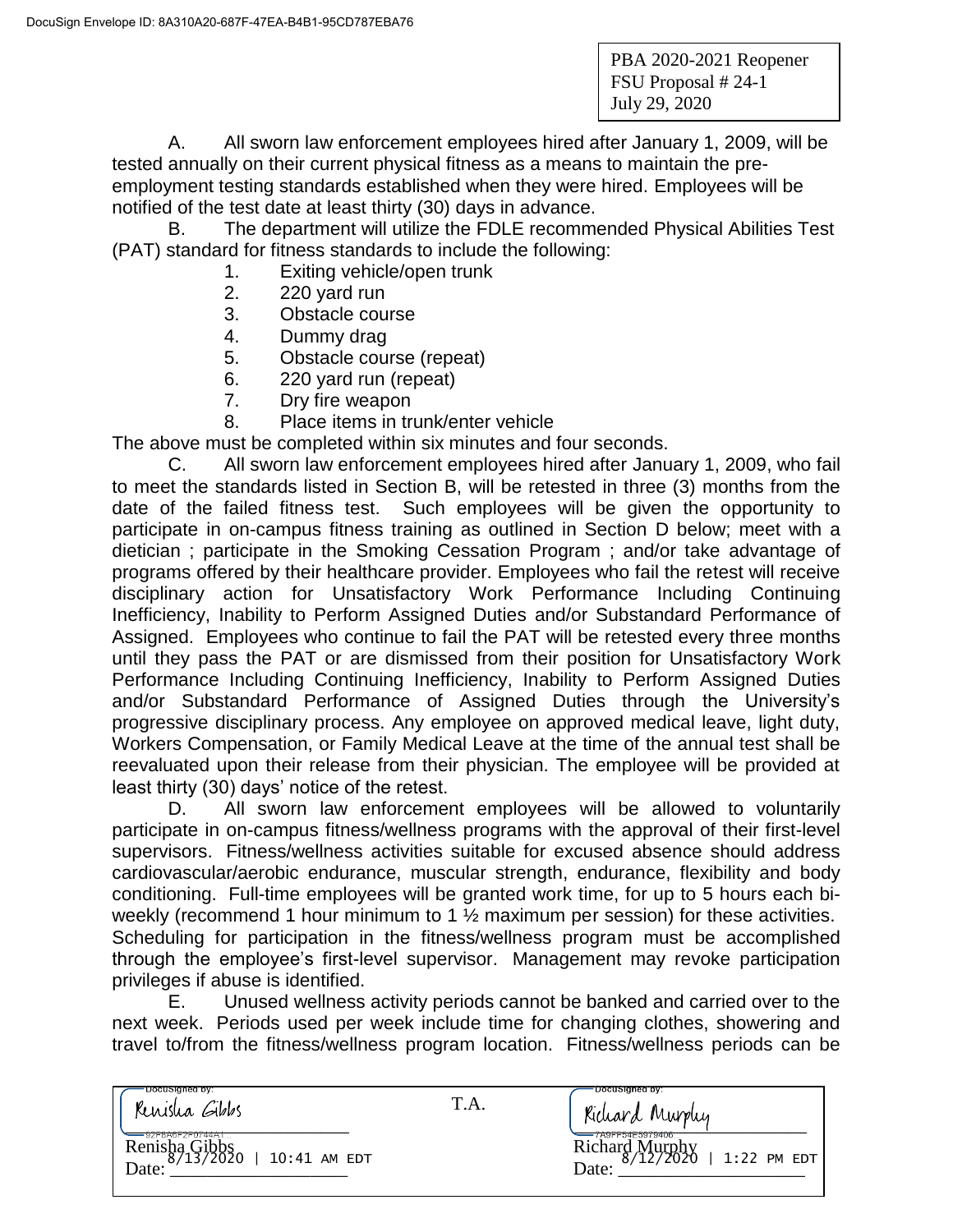combined with authorized breaks or in conjunction with the regularly scheduled lunch period.

F. Employees are strongly encouraged to visit with their physician prior to participating in any on-campus fitness/wellness programs certifying which physical fitness activities are permitted and that there exist no limiting physical conditions unless otherwise noted on the doctor's certificate.

G. Employees must maintain a log of all wellness activities that meets the approval of their supervisor.

| DocuSigned by: |  |  |
|----------------|--|--|
| Renisha Gibbs  |  |  |

Renisha Gibbs Richard Murphy Date:  $\frac{6}{1222020}$  | 10.41 AM EDI<br>Date:  $\frac{6}{1222020}$  | 1.22 PM EL

T.A.

 $\frac{1}{2}$ 

**DocuSianed by** 

Richard Murphy<br>Date:  $\frac{8/12/2020}{1.22}$  | 1:22 PM EDT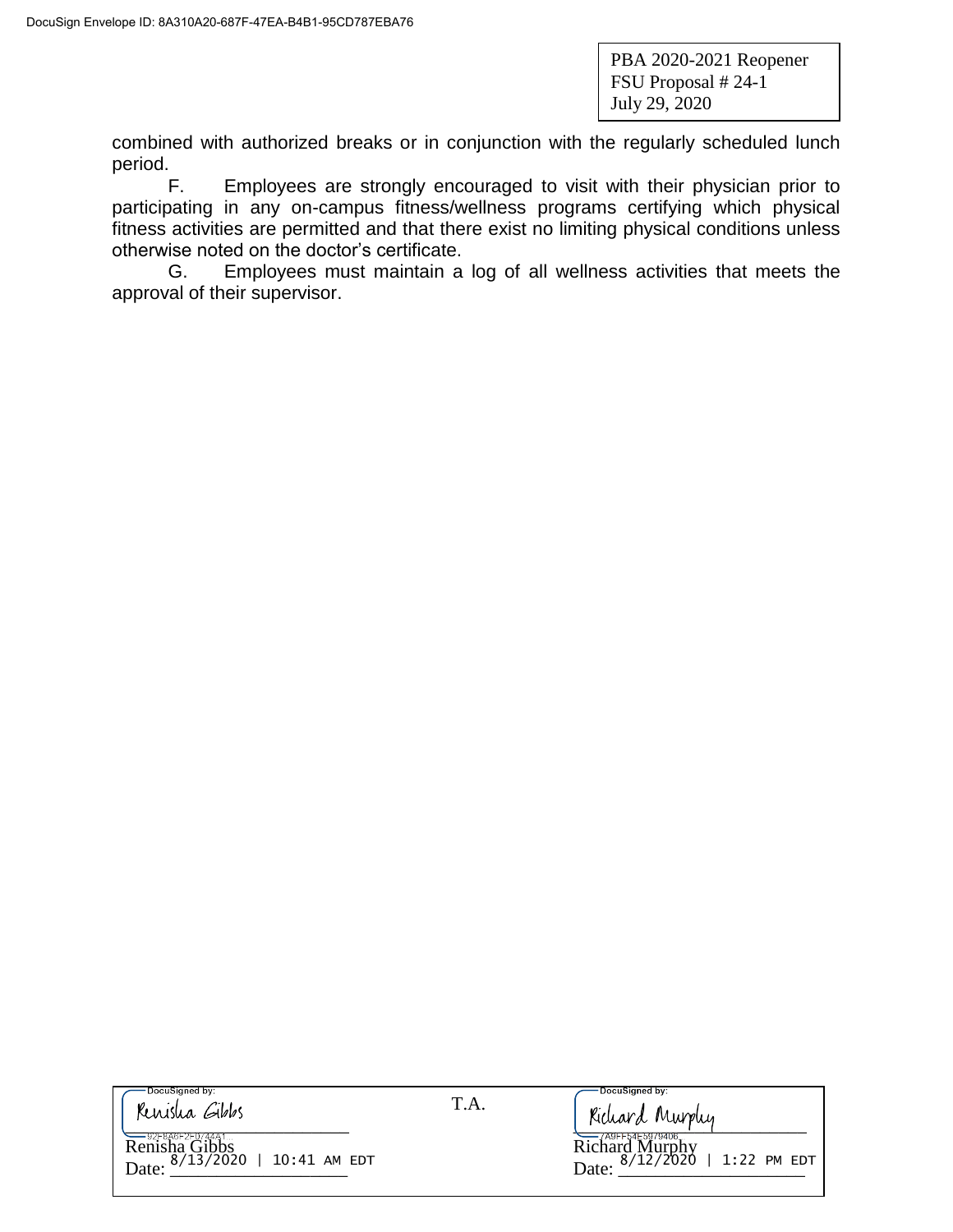### **MEMORANDUM OF AGREEMENT BETWEEN FLORIDA STATE UNIVERSITY BOARD OF TRUSTEES AND THE FLORIDA POLICE BENEVOLENT ASSOCIATION**

#### **Thanksgiving 2020 Fall Holiday and Winter Break Leave 2020**

- **WHEREAS**, Florida State University Board of Trustees (hereinafter FSU) and the Florida Police Benevolent Association (hereinafter PBA) are parties to a Collective Bargaining Agreement for the Law Enforcement Unit employees, and
- **WHEREAS**, The parties are desirous of implementing a holiday leave policy for Thanksgiving 2020 and Winter Break 2020.

#### **NOW, therefore, the Parties hereby agree as follows:**

- 1. FSU acknowledges the obligation to bargain wages, hours, and terms and conditions of employment pursuant to Chapter 447, Florida Statutes.
- 2. With regard to the holiday and winter break leave, PBA agrees to FSU implementing the following schedule for covered employees as follows:

| 2020 Thanksgiving Holiday Schedule |                           |  |
|------------------------------------|---------------------------|--|
| Wednesday, November 25, 2020       | Fall Break Holiday        |  |
| Thursday, November 26, 2020        | <b>University Holiday</b> |  |
| Friday, November 27, 2020          | University Holiday        |  |

| 2020/2021 Winter Break & Holiday Schedule |                      |  |
|-------------------------------------------|----------------------|--|
| Monday, December 21, 2020                 | Winter Break Holiday |  |
| Tuesday, December 22, 2020                | Winter Break Holiday |  |
| Wednesday, December 23, 2020              | Winter Break Holiday |  |
| Thursday, December 24, 2020               | Winter Break Holiday |  |
| Friday, December 25, 2020                 | University Holiday   |  |
| Monday, December 28, 2020                 | Winter Break Holiday |  |
| Tuesday, December 29, 2020                | Winter Break Holiday |  |
| Wednesday, December 30, 2020              | Winter Break Holiday |  |
| Thursday, December 31, 2020               | Winter Break Holiday |  |
| Friday, January 1, 2021                   | University Holiday   |  |

The University will be closed on the days designated above. If an employee is required to work on a fall break holiday, a regular University holiday, or winter break holiday, they will receive up to eight hours per day of straight-time compensatory leave and/or winter break compensatory leave, respectively. Employees who have a work schedule other than Monday through Friday will earn straight time compensatory leave at an equivalent rate for non-traditional workdays during